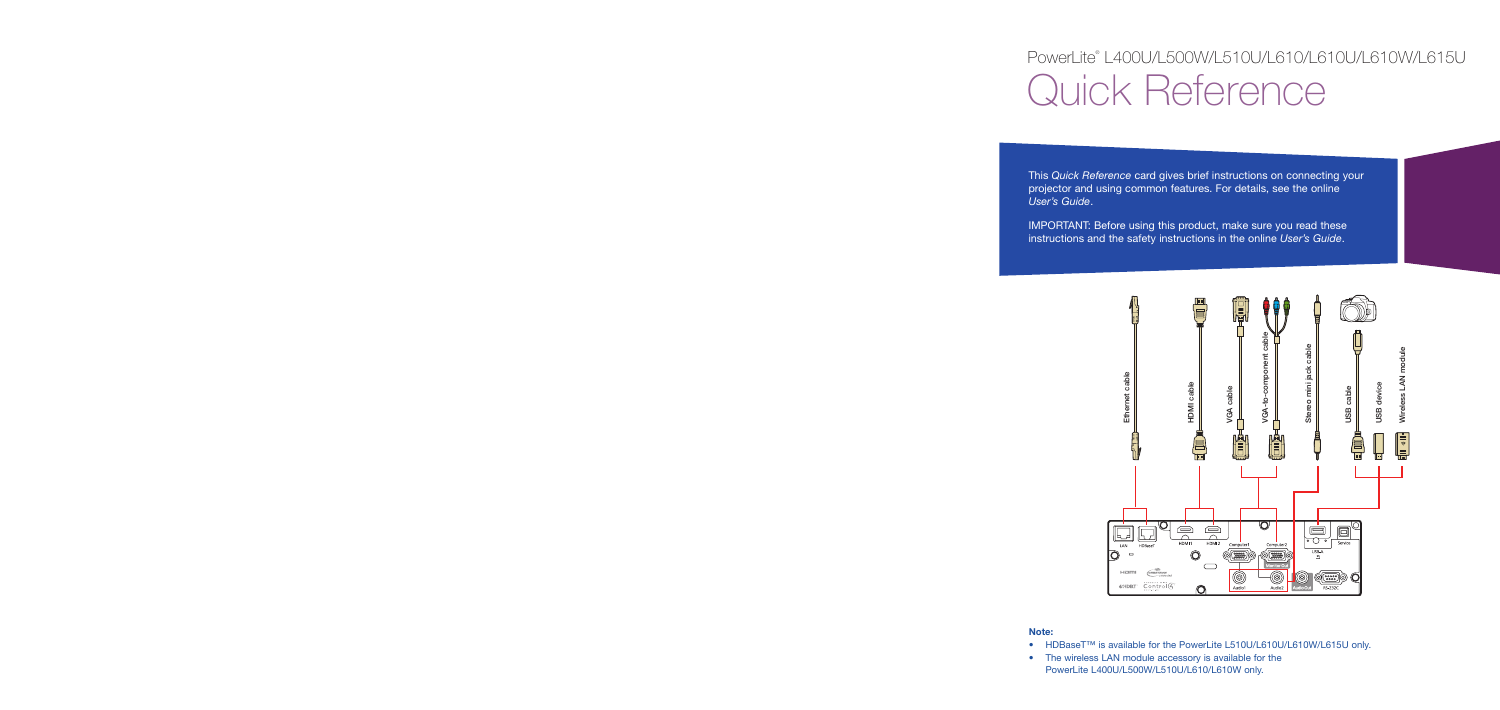### Turning the Projector On

- 1. Turn on your computer or image source.
- 2. Press the  $(b)$  power button on the projector or remote control. After the status light stays blue, the projector is ready.

**Note:** If the Direct Power On function is enabled, you can turn the projector on without pressing the (<sup>1</sup>) power button: just plug it in or flip the switch controlling the outlet to which the projector is connected. To turn on this feature, see the online *User's Guide*.

3. If your image does not appear, see "Switching Between Image Sources" or "Troubleshooting."

### Changing the Language of the Projector Menus

The default language of the projector's menu system is English, but you can change it as necessary.

- 1. Press the **Menu** button to access the projector's menu system.
- 2. Select **Extended > Language**.
- 3. Select your language.
- 4. When you're done, press the **Menu** button to exit.

### Switching Between Image **Sources**

Press the **Source Search** button or one of the source buttons (remote control), or the **Source Search** button (projector).



### Displaying a Test Pattern

**Note:** See the online *User's Guide* for instructions on displaying a test pattern from the remote control using the **Settings** menu.

1. Press the down arrow/ $\approx$  button on the projector.



- 2. Press the **Enter** button to change the test pattern.
- 3. When you're done, press the **Esc** button to clear the test pattern.

### Changing Screen Type

Set the Screen Type setting to the screen's aspect ratio.

- 1. Press the **Menu** button.
- 2. Select **Extended > Display > Screen > Screen Type**.
- 3. Select the screen's aspect ratio.

**Note:** The displayed image should match the screen's size and shape.

4. When you're done, press the **Menu** button to exit.

**Note:** After changing the screen type, you may need to change the aspect ratio of the projected image depending on the input signal. Press the **Aspect** button on the remote control to change the aspect ratio, if necessary.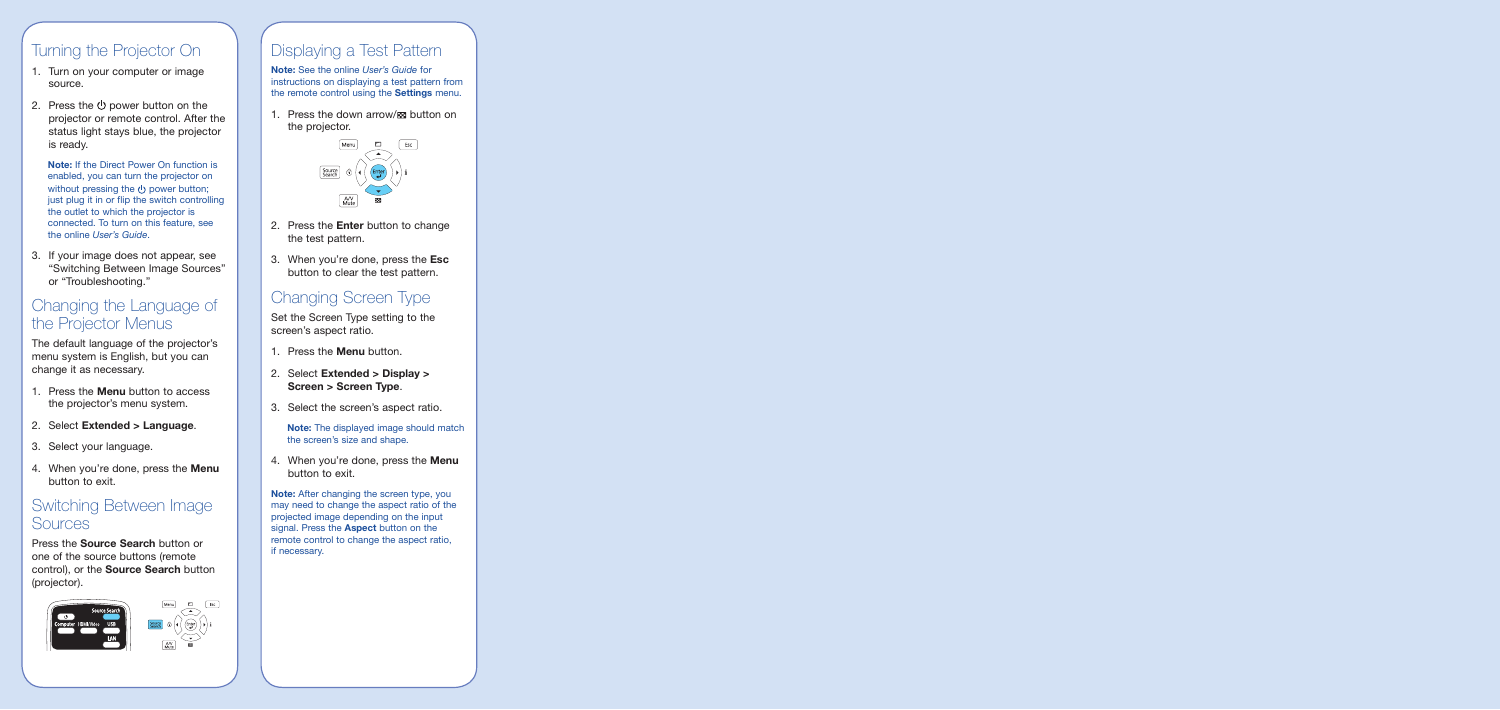### Adjusting Image Position Using Lens Shift

**Note:** Lens shift is not available on the PowerLite L400U/L500W. See the online *User's Guide* for instructions on adjusting image position using the **Extended** menu.

1. Turn the vertical and horizontal lens shift dials on the projector to adjust the position of the projected image.



2. If the projector is on a table, you can level the image by turning any of the projector's adjustable feet.



### Focusing and Zooming

Turn the focus ring to sharpen the image.



Turn the zoom ring to reduce/enlarge the image.



## Correcting Image Shape

If your image is uneven on the sides, you can use the projector's distortion correction features, such as H/V-Keystone, Quick Corner®, and Arc Correction, to adjust the shape. See the online *User's Guide*.

### Making Other Image **Adjustments**

For help on using the projector's features to improve the image quality, see the online *User's Guide*.

### Turning the Projector Off

Press the  $(b)$  power button on the projector or remote control. If you see a confirmation message, press the  $\bigcirc$  power button again.

**Note:** If the Direct Power On function is enabled, you can flip the switch controlling the outlet to which the projector is connected instead. To turn on this feature, see the online *User's Guide*.

With Epson's Instant Off® technology, you don't have to wait for the projector to cool down; just turn it off or unplug it when you're done.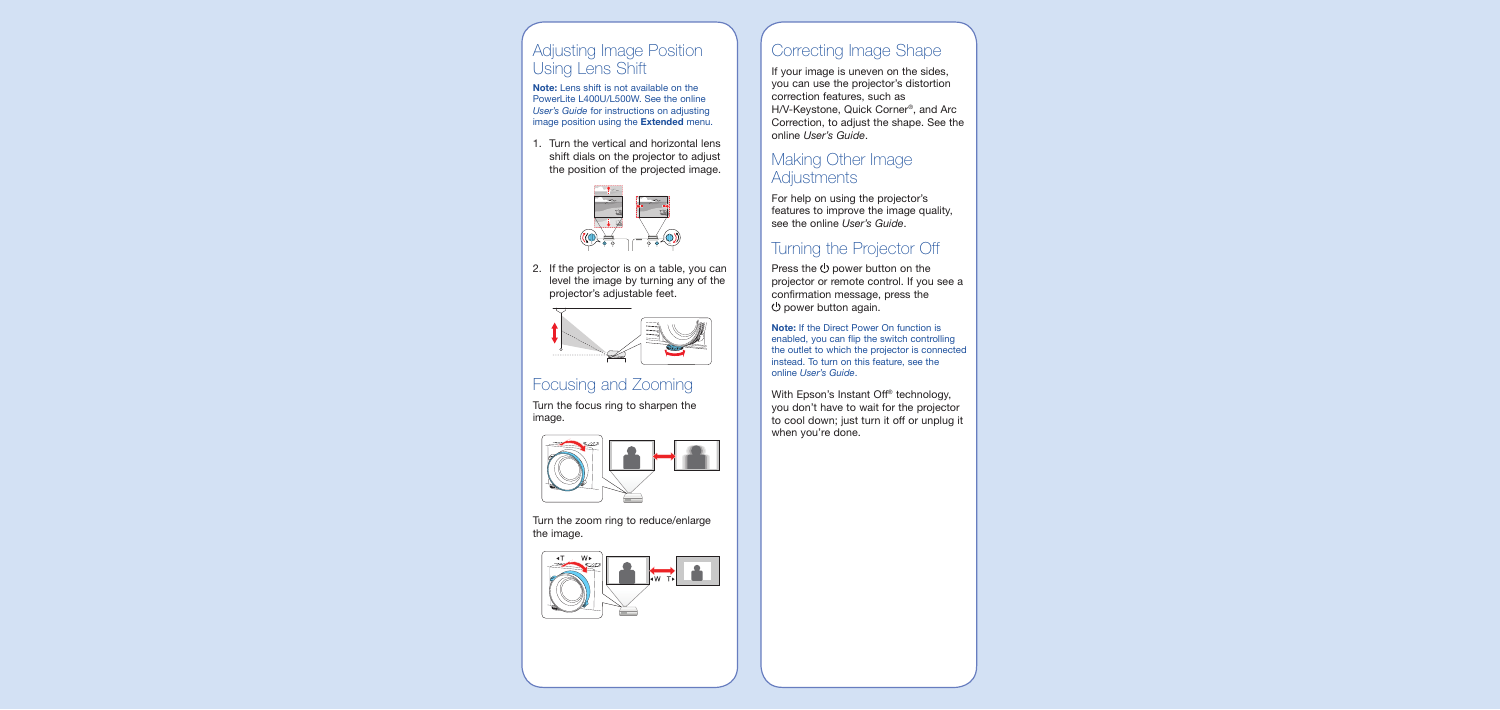### **Troubleshooting**

#### **If you see a blank screen or the message** *No signal*

- Make sure the status light on the projector is blue and not flashing.
- Make sure the cables are connected correctly. See the online *User's Guide*.
- You may need to change the image source. See "Switching Between Image Sources." Also make sure the source device is turned on.

#### **If the projector and the notebook don't display the same image**

#### **Windows®**

Press the function key on your keyboard that lets you display on an external monitor. It may be labeled **CRT/LCD** or have an icon such as  $\exists x \land \neg$ . You may have to hold down the **Fn** key while pressing it (such as **Fn** + **F7**). Wait a moment for the display to appear. You may need to press the keys again to display the image on both devices.

On Windows 7 or later, hold down the Windows key and press **P** at the same time, then click **Duplicate**.

### **Mac**

Open **System Preferences** and select **Displays**. Click the **Arrangement** tab and select the **Mirror Displays** checkbox.

### Where to Get Help

#### **Manuals**

For more information about using the projector, you can view or download the online manuals from the Epson website, as described below.

#### **Internet support**

Visit **www.epson.com/support** (U.S.) or **www.epson.ca/support** (Canada) and search for your product to download software and utilities, view manuals, get FAQs and troubleshooting advice, or contact Epson.

#### **Speak to a support representative**

To use the Epson® PrivateLine® Support service, call (800) 637-7661. This service is available for the duration of your warranty period. You may also speak with a projector support specialist by dialing (562) 276-4394 (U.S.) or (905) 709-3839 (Canada).

Support hours are 6 am to 8 pm, Pacific Time, Monday through Friday, and 7 am to 4 pm, Pacific Time, Saturday.

Days and hours of support are subject to change without notice. Toll or long distance charges may apply.

#### **Purchase supplies and accessories**

You can purchase accessories from an Epson authorized reseller. To find the nearest reseller, call 800-GO-EPSON (800-463-7766). Or you can purchase online at **www.epsonstore.com** (U.S. sales) or **www.epson.ca** (Canadian sales).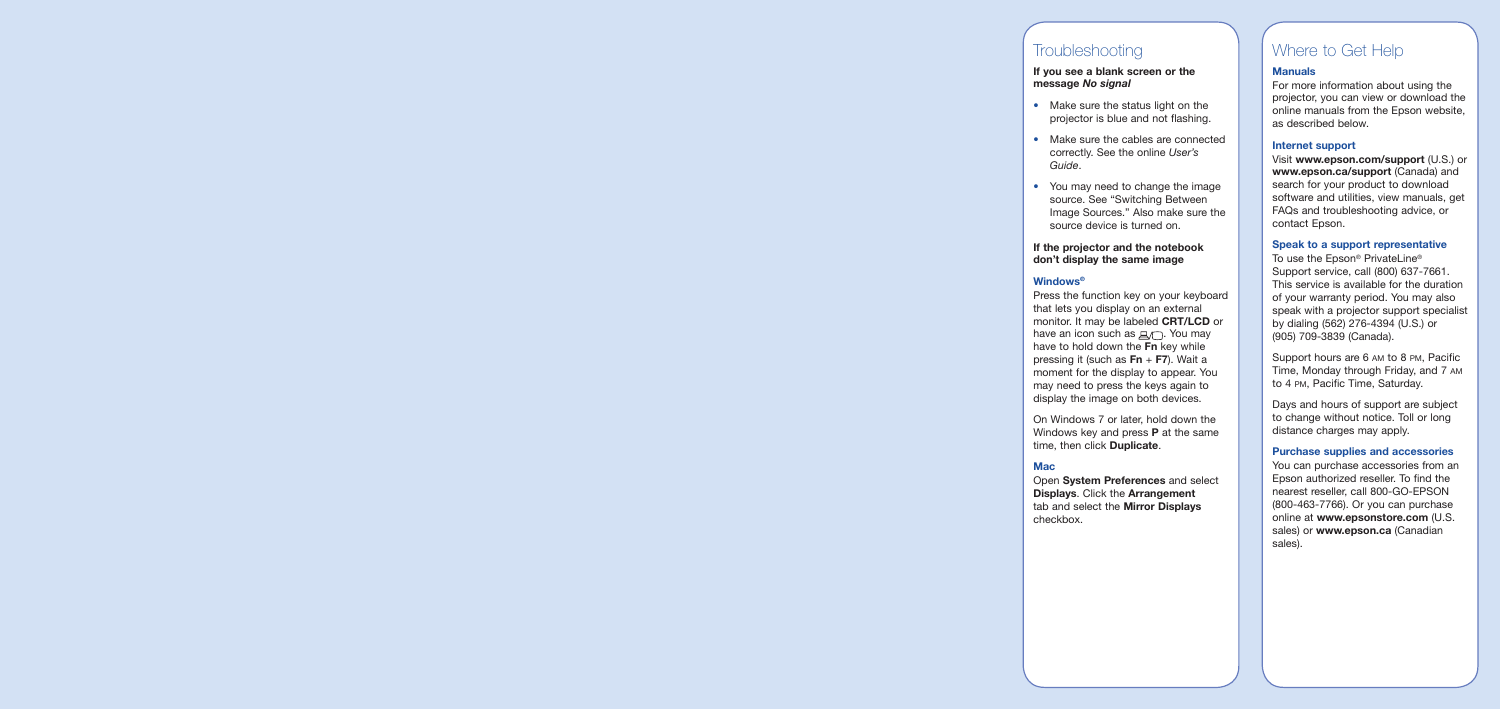### Remote Control Map